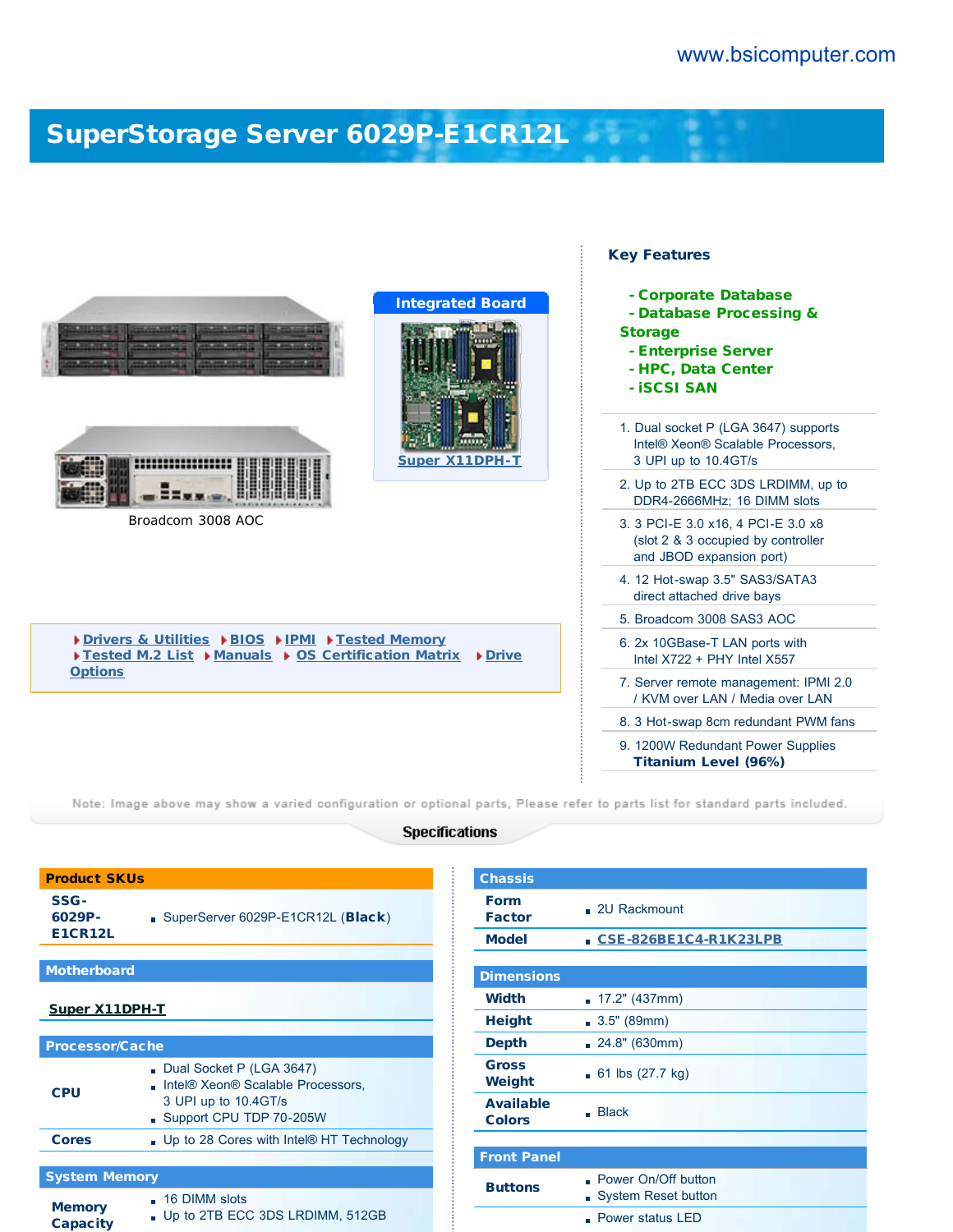| ECC RDIMM, DDR4 up to 2666MHz |  |  |
|-------------------------------|--|--|
|                               |  |  |

Memory<br>Type

D2666/2400/2133MHz ECC DDR4 SDRAM

| <b>On-Board Devices</b>              |                                                                                                                                      |  |  |  |
|--------------------------------------|--------------------------------------------------------------------------------------------------------------------------------------|--|--|--|
| <b>Chipset</b>                       | Intel® C624 chipset                                                                                                                  |  |  |  |
| <b>SAS</b>                           | SAS3 (12Gbps) via Broadcom 3008 AOC<br>- Broadcom 3008 controller                                                                    |  |  |  |
| <b>SATA</b>                          | SATA3 (6Gbps); RAID 0, 1, 5, 10                                                                                                      |  |  |  |
| <b>Network</b><br><b>Controllers</b> | Dual 10GBase-T LAN ports with Intel<br>X722 + PHY Intel X557                                                                         |  |  |  |
| <b>IPMI</b>                          | Support for Intelligent Platform<br>Management Interface v.2.0<br>. IPMI 2.0 with virtual media over LAN and<br>KVM-over-LAN support |  |  |  |
| Video                                | $\blacksquare$ ASPEED AST2500 BMC                                                                                                    |  |  |  |
|                                      |                                                                                                                                      |  |  |  |

### Input / Output

| LAN                            | 2 RJ45 10GBase-T LAN ports<br>1 RJ45 Dedicated IPMI LAN port     |  |  |  |  |
|--------------------------------|------------------------------------------------------------------|--|--|--|--|
| <b>USB</b>                     | $\blacksquare$ 4 USB 3.0 ports (rear)<br>$\blacksquare$ 1 Type A |  |  |  |  |
| <b>Video</b>                   | ■ 1 VGA port                                                     |  |  |  |  |
| <b>Serial Port</b><br>/ Header | 1 Fast UART 16550 port / 1 Header                                |  |  |  |  |

## System BIOS

BIOS Type : 256Mb AMI UEFI

| <b>Management</b> |                                                                                                                                     |
|-------------------|-------------------------------------------------------------------------------------------------------------------------------------|
| <b>Software</b>   | . Intel® Node Manager<br>$\blacksquare$ IPMI 2.0<br>$\blacksquare$ NMI<br>SPM, SUM<br>SuperDoctor <sup>®</sup> 5<br><b>Matchdog</b> |
|                   |                                                                                                                                     |

| <b>PC Health Monitoring</b> |                                                                                                                      |  |  |  |
|-----------------------------|----------------------------------------------------------------------------------------------------------------------|--|--|--|
| <b>CPU</b>                  | Monitors for CPU Cores, Chipset<br>Voltages, Memory.<br>4+1 Phase-switching voltage regulator                        |  |  |  |
| <b>FAN</b>                  | Fans with tachometer monitoring<br>Status monitor for speed control<br>Pulse Width Modulated (PWM) fan<br>connectors |  |  |  |
| <b>Temperature</b>          | Monitoring for CPU and chassis<br>environment<br>Thermal Control for fan connectors                                  |  |  |  |
|                             |                                                                                                                      |  |  |  |

| LEDs                                        | Hard drive activity LED<br>Network activity LEDs<br><b>System Overheat LED</b><br>- Power fail LED                                                                                                                                         |  |  |  |
|---------------------------------------------|--------------------------------------------------------------------------------------------------------------------------------------------------------------------------------------------------------------------------------------------|--|--|--|
| <b>Expansion Slots</b>                      |                                                                                                                                                                                                                                            |  |  |  |
| <b>PCI-</b><br><b>Express</b>               | $\Box$ 3 PCI-E 3.0 x16 slot<br>$\sqrt{4}$ PCI-E 3.0 x8 slots<br>Slot 2 & 3 occupied by controller and<br><b>JBOD</b> expansion port                                                                                                        |  |  |  |
| <b>Drive Bays</b>                           |                                                                                                                                                                                                                                            |  |  |  |
| Hot-swap                                    | 12 Hot-swap 3.5" SAS3/SATA3 drive bays                                                                                                                                                                                                     |  |  |  |
| <b>Optional</b>                             | 2 Optional Onboard NVMe M.2                                                                                                                                                                                                                |  |  |  |
|                                             |                                                                                                                                                                                                                                            |  |  |  |
| <b>Backplane</b><br>2.5" drive slots        | SAS3 12Gb/s direct attached storage backplane, w/ 24x SAS3                                                                                                                                                                                 |  |  |  |
| <b>System Cooling</b>                       |                                                                                                                                                                                                                                            |  |  |  |
| Fans                                        | 3 Hot-swap 8cm redundant PWM cooling<br>fans                                                                                                                                                                                               |  |  |  |
| <b>Power Supply (76mm Width)</b>            |                                                                                                                                                                                                                                            |  |  |  |
|                                             | 1200W Redundant Power Supplies with PMBus                                                                                                                                                                                                  |  |  |  |
| <b>Total</b><br>Output<br><b>Power</b>      | 1000W/1200W                                                                                                                                                                                                                                |  |  |  |
| <b>Dimension</b><br>$(W \times H \times L)$ | $26 \times 40 \times 336$ mm                                                                                                                                                                                                               |  |  |  |
| <b>Input</b>                                | 100-127Vac / 15-12A / 50-60Hz<br>200-240Vac / 8.5-7A / 50-60Hz                                                                                                                                                                             |  |  |  |
| +12V                                        | Max: 83A / Min: 0A (100-127Vac)<br>Max: 100A / Min: 0A (200-240Vac)                                                                                                                                                                        |  |  |  |
| +5Vsb                                       | . Max: 4A / Min: 0A                                                                                                                                                                                                                        |  |  |  |
| <b>Output Type</b>                          | 19 Pairs Gold Finger Connector                                                                                                                                                                                                             |  |  |  |
| <b>Certification</b>                        | ൶<br>UL/cUL/CB/BSMI/CE/CCC<br><b>Titanium Level</b><br>[ Test Report ]                                                                                                                                                                     |  |  |  |
| <b>Operating Environment</b>                |                                                                                                                                                                                                                                            |  |  |  |
| <b>RoHS</b>                                 | RoHS Compliant                                                                                                                                                                                                                             |  |  |  |
| <b>Environmental</b><br>Spec.               | <b>Operating Temperature:</b><br>$10^{\circ}$ C ~ 35 $^{\circ}$ C (50 $^{\circ}$ F ~ 95 $^{\circ}$ F)<br>Non-operating Temperature:<br>-40°C to 60°C (-40°F to 140°F)<br><b>Operating Relative Humidity:</b><br>8% to 90% (non-condensing) |  |  |  |

Non-operating Relative Humidity: 5% to 95% (non-condensing)

#### Parts List

| <b>Parts List - (Items Included)</b> |                                                                     |     |                                                               |  |
|--------------------------------------|---------------------------------------------------------------------|-----|---------------------------------------------------------------|--|
|                                      | <b>Part Number</b>                                                  | Qtv | <b>Description</b>                                            |  |
| <b>Motherboard / Chassis</b>         | MBD-X11DPH-T<br>CSE-826BE1C4-<br>R <sub>1</sub> K <sub>23</sub> LPB |     | Super X11DPH-T Motherboard<br><b>2U Chassis</b>               |  |
|                                      |                                                                     |     | LSI 3008 based SAS3 HBA, 12Gb, 8 internal ports, 122HDD, Gen3 |  |